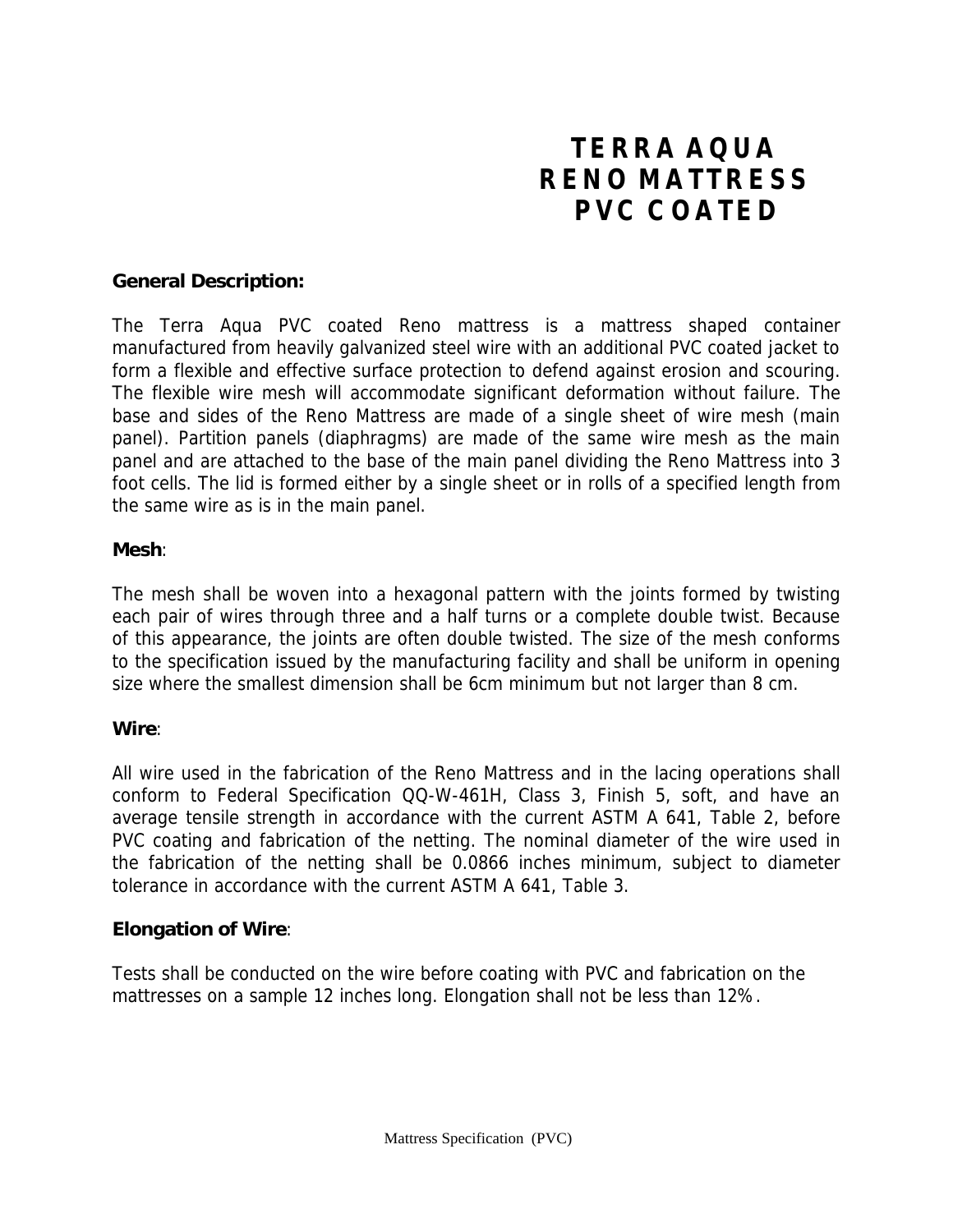## **Zinc Coating (Galvanized)**:

All wire used in the fabricating and construction of the gabions shall be galvanized according to ASTM A 641, Table 1. The minimum weight of the zinc coating shall be according to the table following when tested in accordance with ASTM A 90.

| <b>Description</b> | <b>Nominal Diameter of Wire</b>   | Minimum Weight of Coating          |
|--------------------|-----------------------------------|------------------------------------|
| Mesh and Lacing    | $0.0866$ inches $(2.2mm)$ minimum | $0.80 \text{ ozs} / \text{ sq ft}$ |
| Selvedge           | $0.106$ inches $(2.7$ mm) minimum | $0.80$ ozs $/$ sq ft               |

Adhesion of the zinc coating to the wire shall be capable of being wrapped in a close helix at a rate not exceeding 15 turns per minute around a cylindrical steel mandrel having a diameter 3 times the nominal wire diameter being tested. After the wrap test is completed, the wire shall not exhibit any cracking or flaking of the zinc coating to such an extent that any zinc can be removed by rubbing with bare fingers.

## **Selvedges**:

All edges of the Reno Mattress including end panels and the diaphragms, shall be mechanically selvedged in such a way as to prevent unraveling of the mesh and to develop the full strength of the mesh. The wire used for the selvedge shall have a diameter greater than that of the wire used to form the mesh.

## **Lacing Wire**:

Sufficient lacing and connecting wire shall be supplied with the mattress for all wiring operations. The nominal diameter of lacing wire shall be 0.0866 inches minimum.

Alternative wire fasteners shall be ASTM approved wire fasteners used in lieu of lacing wire..

## **PVC Coating**:

PVC (Poly Vinyl Chloride) Coating. The coating shall be gray in color and shall have a nominal thickness of 0.0216 inches but not less than 0.015 inches in thickness. The protective PVC plastic shall be suitable to resist deleterious effects from exposure to light, immersion in salt or polluted water and shall not show any material difference in its initial compound properties. The PVC compound shall also be resistant to attack from acids and resistant to abrasion.

- A. Initial properties of the PVC coating shall meet the following requirements:
	- A.1 Specific Gravity:

Page 2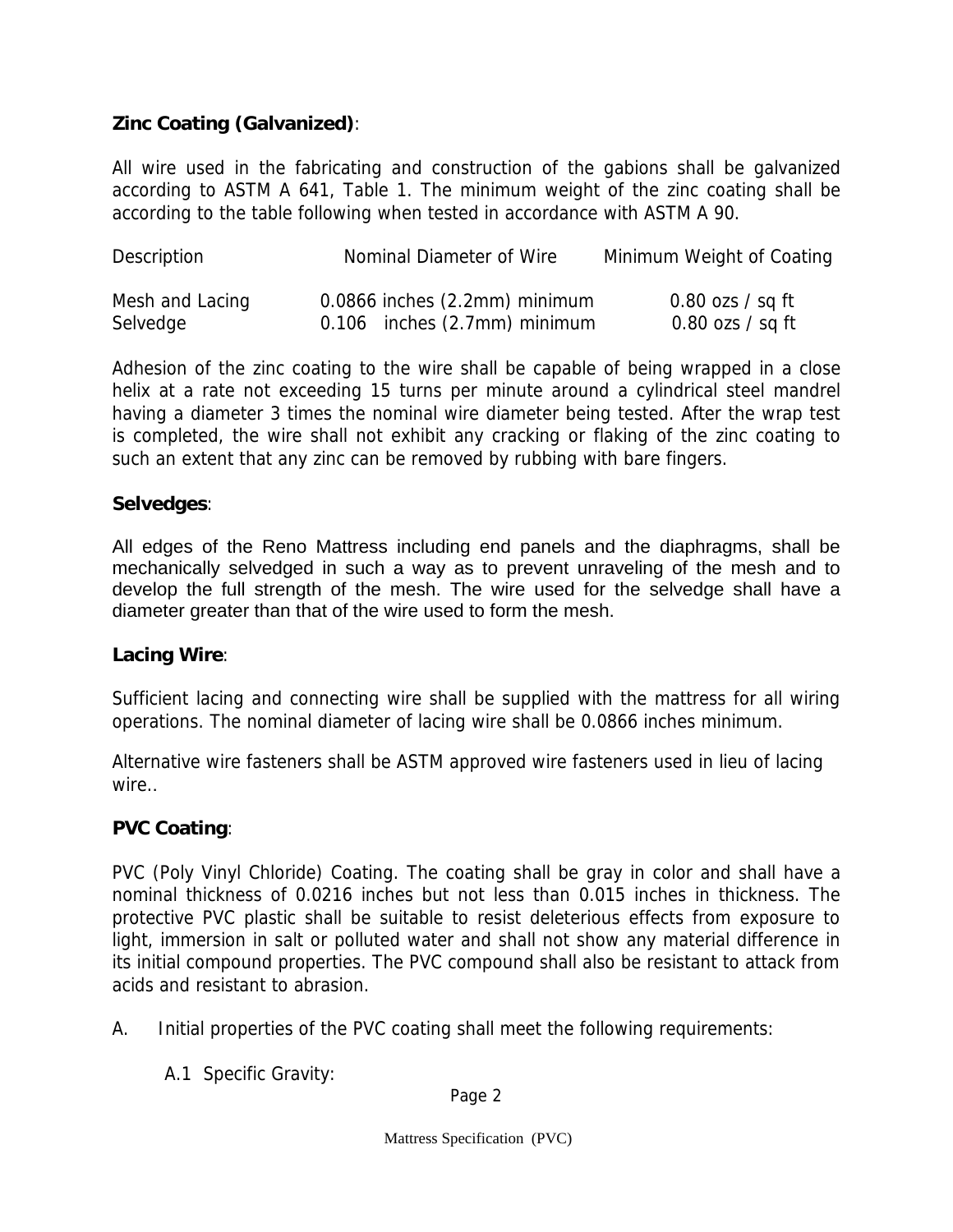According to ASTM D-2287 and ASTM D-792; in the range of 1.30 to 1.34.

A.2 Tensile Strength:

According to ASTM D-412; not less than 2980 psi.

A.3 Modulus of Elasticity:

According to ASTM D-412; not less than 2700 psi at 100% strain.

A.4 Resistance to Abrasion:

According to ASTM 1242; weight loss < 12% (Method B).

A.5 Brittleness Temperature:

 According to ASTM D-746, Procedure A; shall be at least 8.3 degrees centigrade below the minimum temperature at which the gabions will be handled or placed but not higher than 9.4 degrees centigrade.

A.6 Hardness:

 According to ASTM d-2240; shall be between 50 and 60 Shore D when tested.

A.7 Creeping Corrosion:

 Maximum corrosion penetration to the wire from a square cut end section shall not be more than 25mm when the specimen has been immersed for 2000 hours in a 50% SOLUTION HCI (hydrochloric acid 12 Be).

- B. Variation of the initial properties will be allowed, as specified following, when the specimen is submitted to the following accelerated aging tests:
	- B.1 Accelerated Aging Tests

B1.1 Salt Spray Test:

 According to ASTM B-117 Period of test 3000 hours.

 B1.2 Exposure to ultraviolet rays: Page 3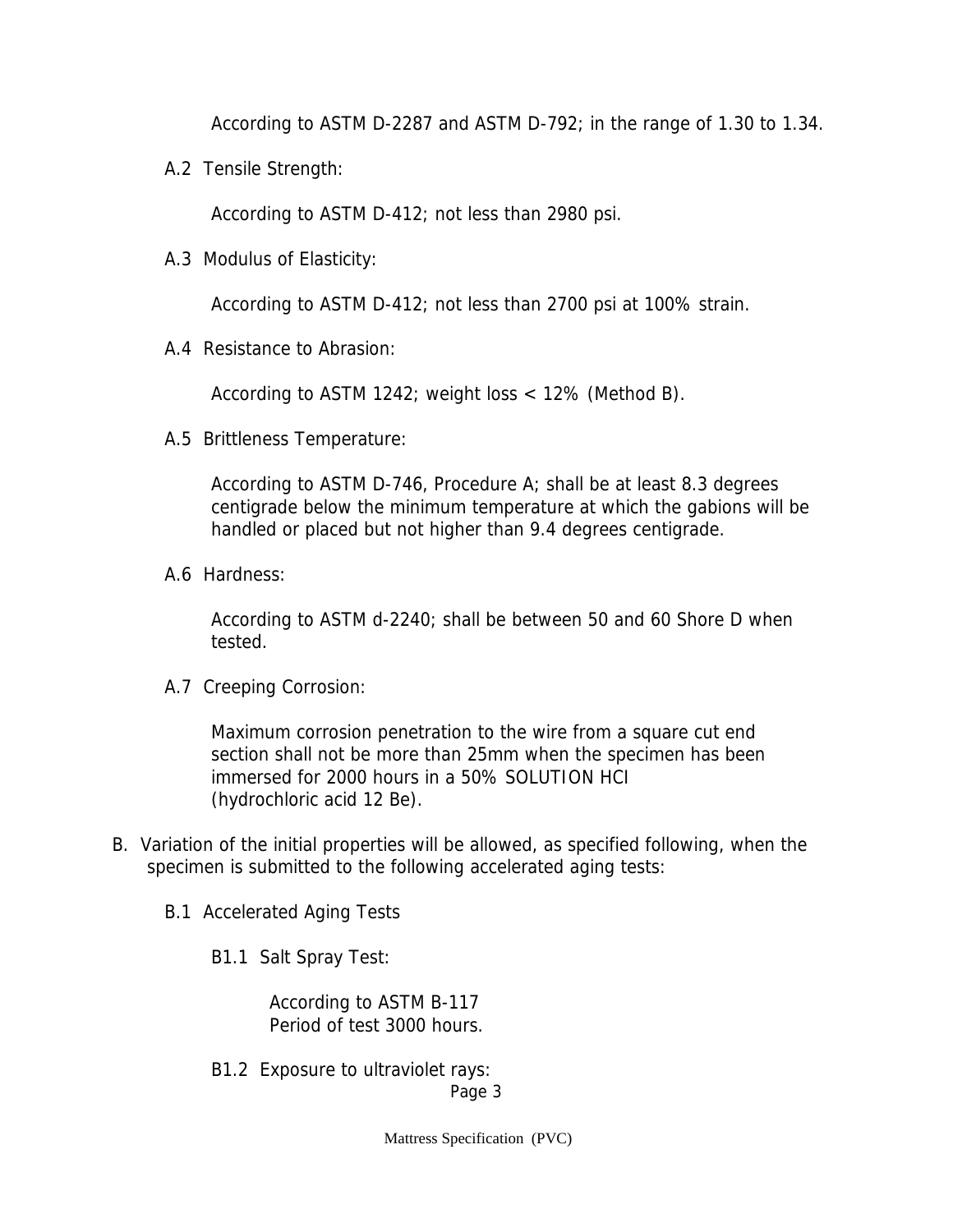According to ASTM D-1499 and ASTM G-23 (Apparatus Type E). Period of Test = 3000 hours at 63 degrees centigrade.

B1.3 Exposure to high temperatures:

 Testing period: 240 hours at 105 degrees centigrade, when tested in accordance with ASTM D-1203 and ASTM D-2287.

 \* After the above tests have been preformed, the PVC compound shall exhibit the following properties.

C. Properties after Aging Tests:

- C.1 Appearance: The vinyl coating shall not crack, blister or split and shall not show any remarkable change in color.
- C.2 Specific Gravity: Shall not show change higher than 6% of its initial value.
- C.3 Durometer Hardness: Shall not show change higher than 10% of its initial value.
- C.4 Tensile Strength: Shall not show change higher than 25% of its initial value.
- C.5 Elongation: Shall not show change higher than 25% of its initial value.
- C.6 Modulus of Elasticity: Shall not show change higher than 25% of its initial value.
- C.7 Resistance to Abrasion: Shall not show change higher than 10% of its initial value.
- C.8 Brittleness Temperature: Cold Bend Temperature - shall not be higher than -20 degrees centigrade. Cold Flex Temperature - shall not be higher than +18 degrees centigrade.

Page 4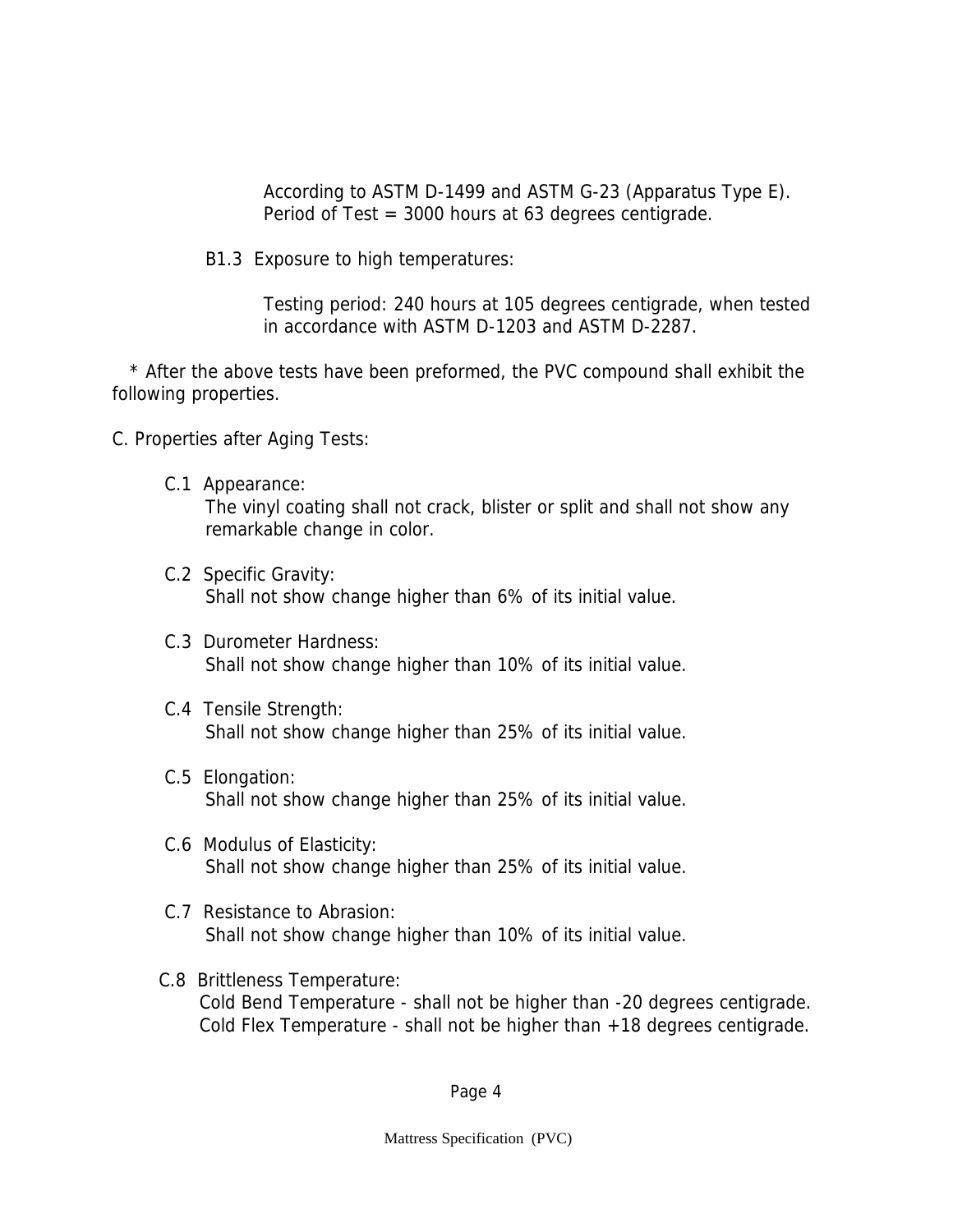

## **Terra Aqua Reno Mattress Standard Sizes:**

| Reno mattress unit size | Capacity cubic yard | No. of internal cells |
|-------------------------|---------------------|-----------------------|
| 9'x6'x6"                |                     |                       |
| 12'x6'x6"               | 1.333               |                       |
| 9'x6'x9"                | 1.5                 | 3                     |
| 12'x6'x9"               |                     |                       |
| 9'x6'x12"               |                     | 3                     |
| 12'x6'x12"              | 2.666               |                       |
|                         |                     |                       |

\*Unit sizes are listed length x width x depth.

\*Tolerances- All reno mattress dimensions shall be within a tolerance limit of plus or minus 5% of the manufacturers stated dimensions.

\*Standard reno mattress units are available with unit or roll top lids.

## **Terra Aqua Reno Mattress Custom Jumbo Sizes:**

| Reno mattress lengths        | Reno mattress widths | Reno mattress depths |
|------------------------------|----------------------|----------------------|
| 15', 18', 21', 24', 27', 30' | 3'. 6'               | 6", 9", 1"           |

\*Tolerances- All custom reno mattress dimensions shall be within a tolerance limit of plus or minums 5% of the manufacturers stated dimensions.

\*Custom jumbo reno mattress units are available with unit or roll top lids.

#### Page 5

Mattress Specification (PVC)